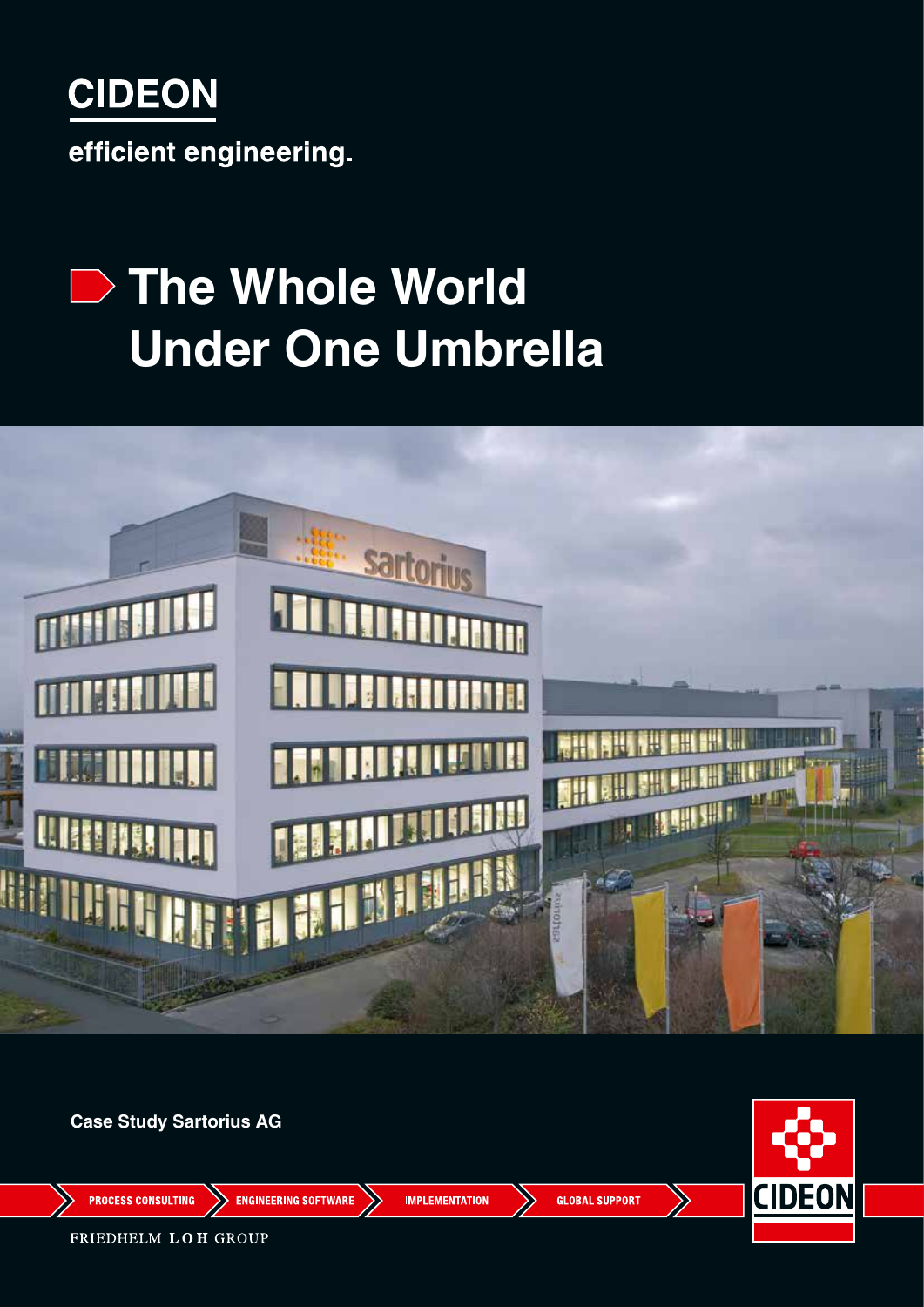### **Integrated SAP ERP/PLM solution for improved collaboration in the laboratory**

**From strategic project consulting to system deployment, CIDEON, in close collaboration with SAP, has tackled the introduction of SAP PLM at Sartorius, the world's leading provider of laboratory and bioprocess technology. The company, based in Göttingen, is taking a resolute but balanced two-pronged approach of growing organically and through acquisitions, as well as standardizing and harmonizing its business processes around the world.**



#### **A profile of Sartorius**

The Sartorius Group is a leading international partner of biopharmaceutical research and the industry. With innovative laboratory instruments and consumables, the Group's Lab Products & Services Division concentrates on serving the needs of laboratories performing research and quality control at pharma and biopharma companies and those of academic research institutes. The Bioprocess Solutions Division with its broad product portfolio focusing on singleuse solutions helps customers to manufacture biotech medications and vaccines safely and efficiently. The Group has been annually growing by double digits on average and has been regularly expanding its portfolio by acquisitions of complementary technologies. In fiscal 2018, Sartorius earned sales revenue of around 1.57 billion euros. Currently, some 8,500 people work at the Group's approximately 60 manufacturing and

Sartorius' Global Harmonization Project, known by the catchy nickname "shape-IT!," was launched in January 2012. The central focus of the global consolidation venture is SAP ERP (Enterprise Resource Planning). Having been put into operation at the company's Göttingen headquarters in 2012, SAP ECC 6.0 has been rolled out successively at Sartorius facilities worldwide since 2015. Michael Bogus, manager of the Product Lifecycle Management department, reports, "We are integrating all 19 production plants and 90 percent of our sales locations."

#### **Single source of truth**

A small team of Sartorius IT experts has been working with the Product Lifecycle Management department since December 2013 to move forward with the next steps of integrated data management, the introduction of SAP PLM (Product Lifecycle Management). Why SAP PLM? "Because it makes sense," explains Bogus. Because PLM is already incorporated in anything labeled SAP ERP—external PDM (Product Data Management) systems are becoming just as redundant as maintaining external interfaces between decentralized systems. Make no mistake, other solutions were also under consideration. "In the final analysis, however, SAP PLM offers Sartorius the best system for integrating all its environments without system interruptions," says Martin Bentin, Sales Manager at implementation partner CIDEON. "When you rely on the single source of truth in a single system, you're working with physically identical information. That, of course, is the strongest argument when data consistency is the goal."

sales sites, serving customers around the globe.<br>It is impossible to imagine a laboratory without ultrapure water, which is used in practically every application in any laboratory.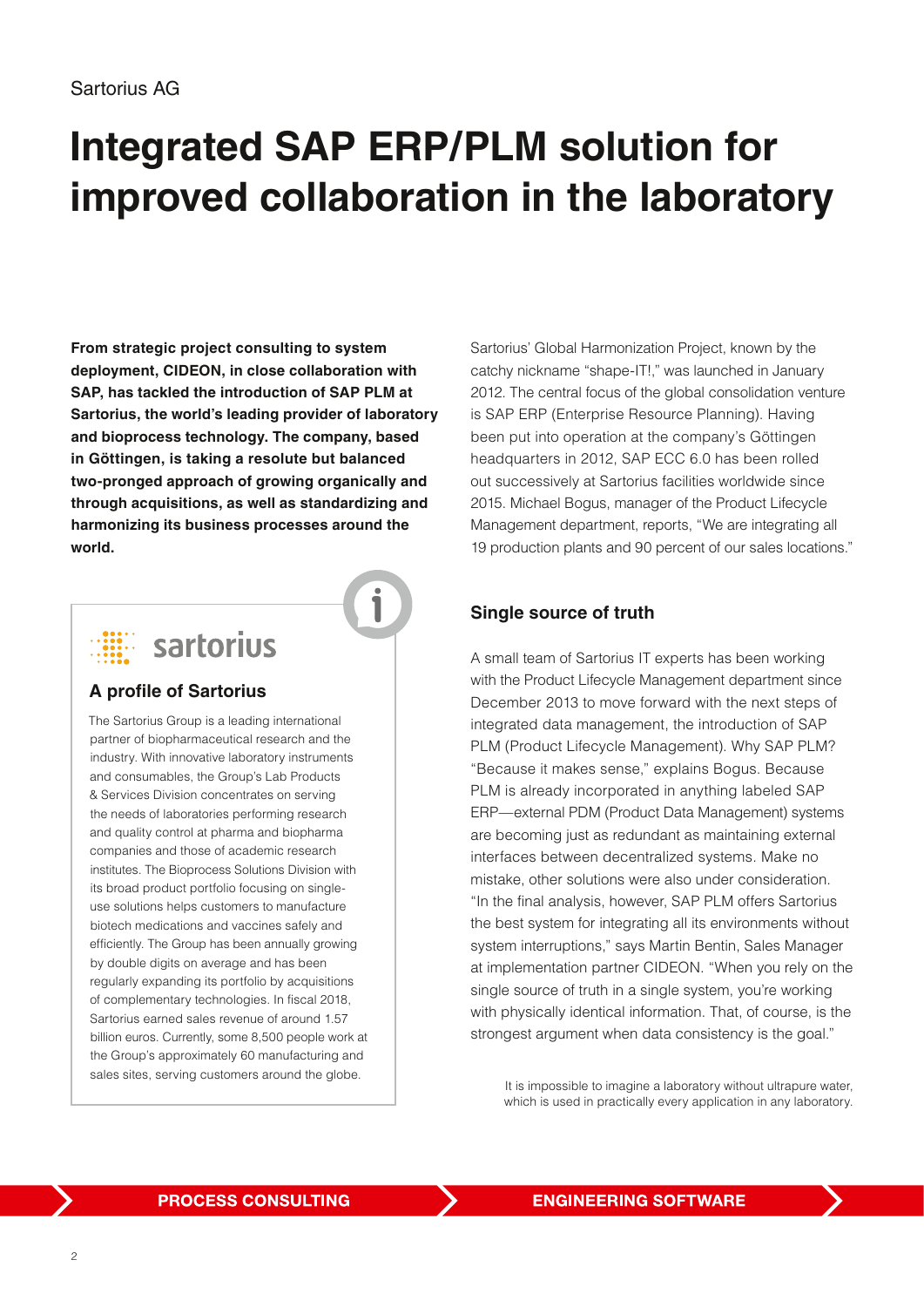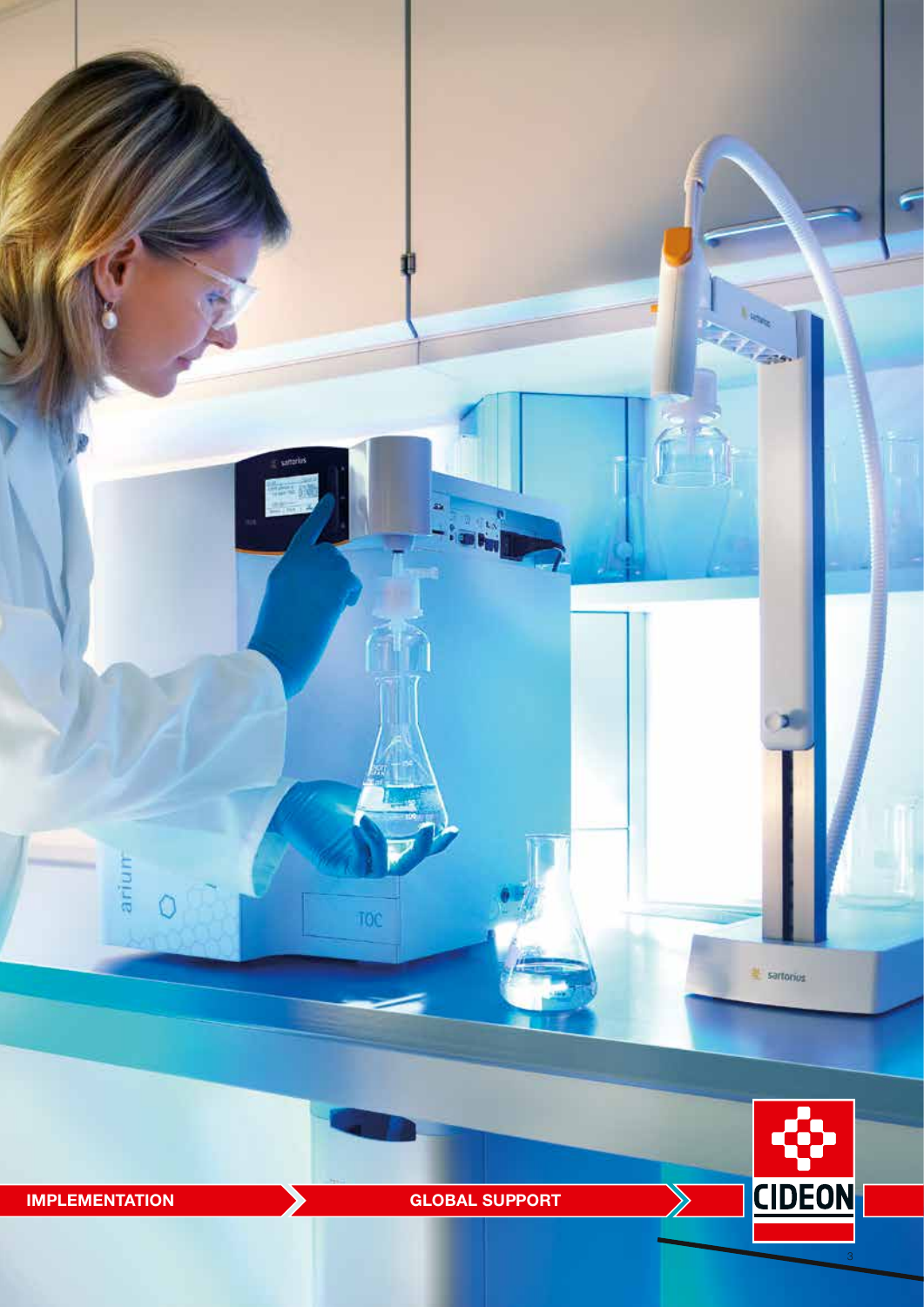**Challenge:** Consolidate a heterogeneous system landscape; increase data availability, quality and process reliability in a multi-CAx and Office environment; automate manual processes; collaboration; data mining

**Methodology:** Replace old PDM solutions; introduce SAP PLM; data preparation and migration; implement SAP Engineering Control Center; set up universal converter

**CIDEON solution:** Introduce SAP PLM while maintaining the Inventor, Creo and Cati V5 CAD systems; integrate the Office world into SAP PLM via CIDEON Conversion Engine; integrate CAE into SAP via SAP ECTR

**CIDEON services:** Comprehensive support during system selection in SAP and Autodesk environments; implementation; data preparation/ migration; CAD/CAE/Office integration; customization; training; customer care services

**Result:** Company-wide data harmonization in one central data source; fast access to consistent product data; collaboration with specialized departments and suppliers; data mining

#### **Mixed bags in the shopping cart**

Indeed, a uniform data source is required at Sartorius. According to Bogus, when you acquire new companies, you have to grapple with a "mixed bag" of authoring tools in the CAx segment as well as PDM systems. "The variety, including untold amounts of shadow IT, simply reflects your portfolio. The number of acquisitions demands harmonization. We want to consolidate our diversity." In 2013 the specific discussion was about replacing the various PDM solutions while maintaining the Inventor, Creo and Catia V5 CAD systems. "Basically, CIDEON was our immediate choice for this task," recalls Sebastian Slomczyk. "The total package of technology and expertise was the right fit." CIDEON had already implemented Productstream Professional and nearly 40 Autodesk Product Design & Manufacturing Collections internally, and had established a design methodology for building complex assemblies that can be adapted easily. As an SAP Platinum Partner, CIDEON also develops integrations between SAP and the AutoCAD, Inventor, Solid Edge and SOLIDWORKS CAD authoring systems, as well as for EPLAN Electric P8 in the ECAD segment, using the SAP ECTR (Engineering Control Center) integration platform. This multi-CAD approach, CIDEON's long partnerships with SAP and Autodesk, and CIDEON's in-depth project know-how were the deciding factors for comprehensive support of strategic project consulting through to system deployment.

#### **Indispensible: The Conversion Engine**

In 2014 CIDEON provided Sartorius AG with its Conversion Engine universal converter. This data hub makes all kinds of documents readable for everyone in the company. Anytime, anywhere. According to CIDEON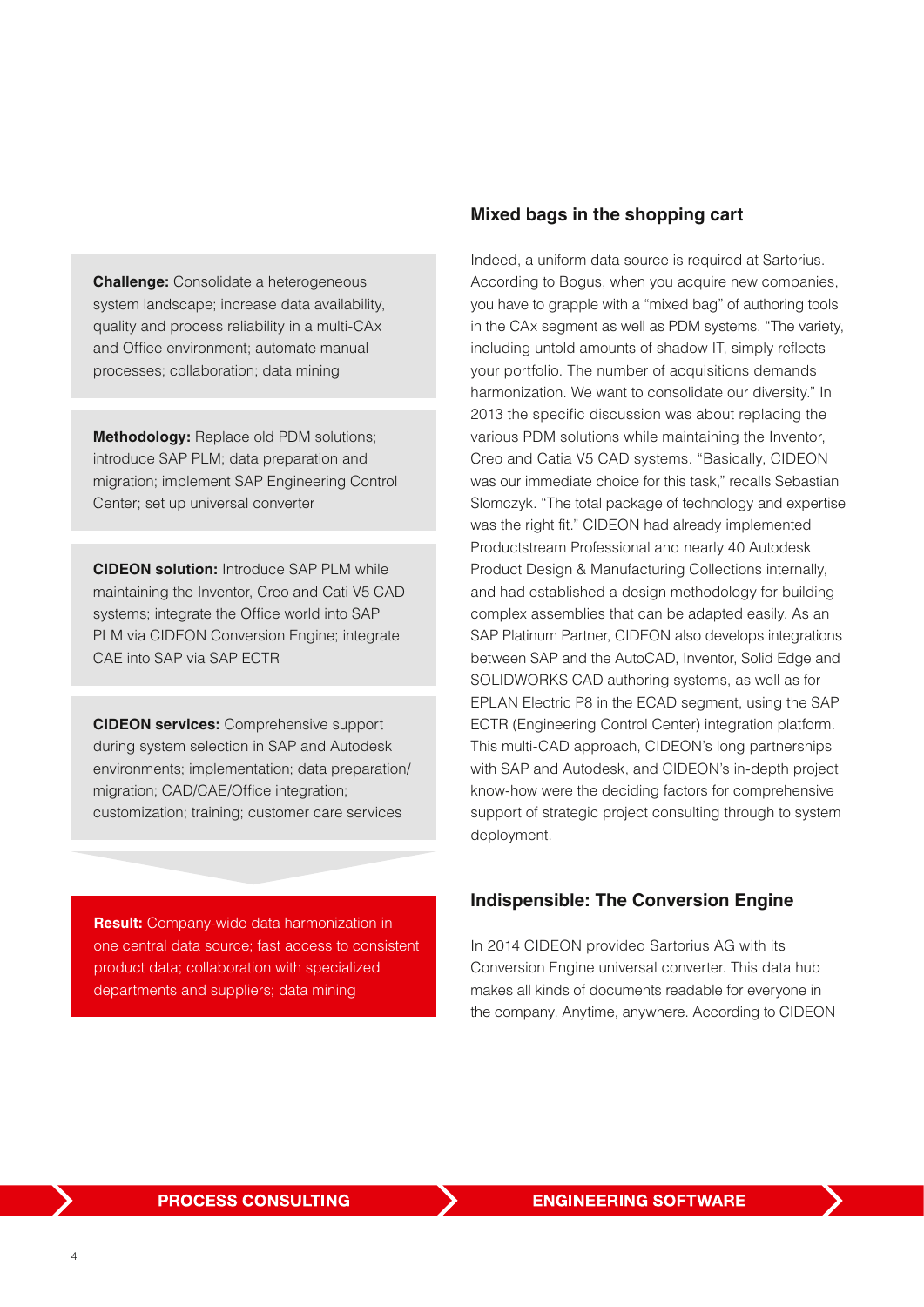

In order for cells used in the manufacture of biopharmaceutical agents to grow at optimum rates, they are cultivated in a bioreactor under controlled conditions. Among the factors important for cell growth are the composition of the culture medium, mixing efficiency, temperature, oxygen content and pH value.

consultant Matthias Demuth, "When Procurement needs to access CAD data, they can do this using the conversion results from Conversion Engine." At Sartorius, Conversion Engine's backbone process automatically creates neutral, exchange and Web formats—including data preparation—from Creo, Catia, Inventor and Office (Excel, Word or Powerpoint) documents, including stamping and authorization concepts, and makes them available for company-wide access. This makes life easier and the process faster, since Sartorius does some of its business in the regulatory environment (FDA). Sebastian Slomczyk recalls, "Before, drawings were created and printed by the Design department; the printouts were stamped, scanned and uploaded to SharePoint; only then could manufacturing begin. Documentation was completed in part using routing slips, if you can imagine it! Now, digital signatures are much more effective."

#### **The perfect entry point**

The linchpin of the preparation for SAP PLM is the transfer of stock data, meaning that data export, preparation and import of CAD drawings, 3D data sets, construction parts lists and Office documents are to be seen above all as

a qualitative challenge and an important component of the project. "Data are a tremendous asset," says Martin Bentin, affirming the importance of this phase of the project. SAP PLM went live at the production facility in Guxhagen in October 2017. Bogus explains, "Prior to that, SAP set up pilots in the test system with support from CIDEON. Only then was SAP ECTR implemented in the productive system." SAP ECTR? SAP Engineering Control Center is not only the data cockpit through which design and development are integrated into SAP. It also makes it possible for the design and development teams, as well as Office users, to access current product data. The intuitive user interface impressed Michael Bogus. "Data handling using drag & drop, the look and feel of Windows, search functions like those in popular search engines: It's the perfect entry point to working with SAP PLM." Engineers from the Development and Design departments were brought up to speed on the new SAP PLM application using the train-the-trainer principle. CIDEON first trained the key users, who now train their colleagues as part of the roll-out around the world.



"Collaboration can be what tips the balance. We don't want data silos, but rather a central database."

**Sebastian Slomczyk** IT Business Technology Sartorius AG

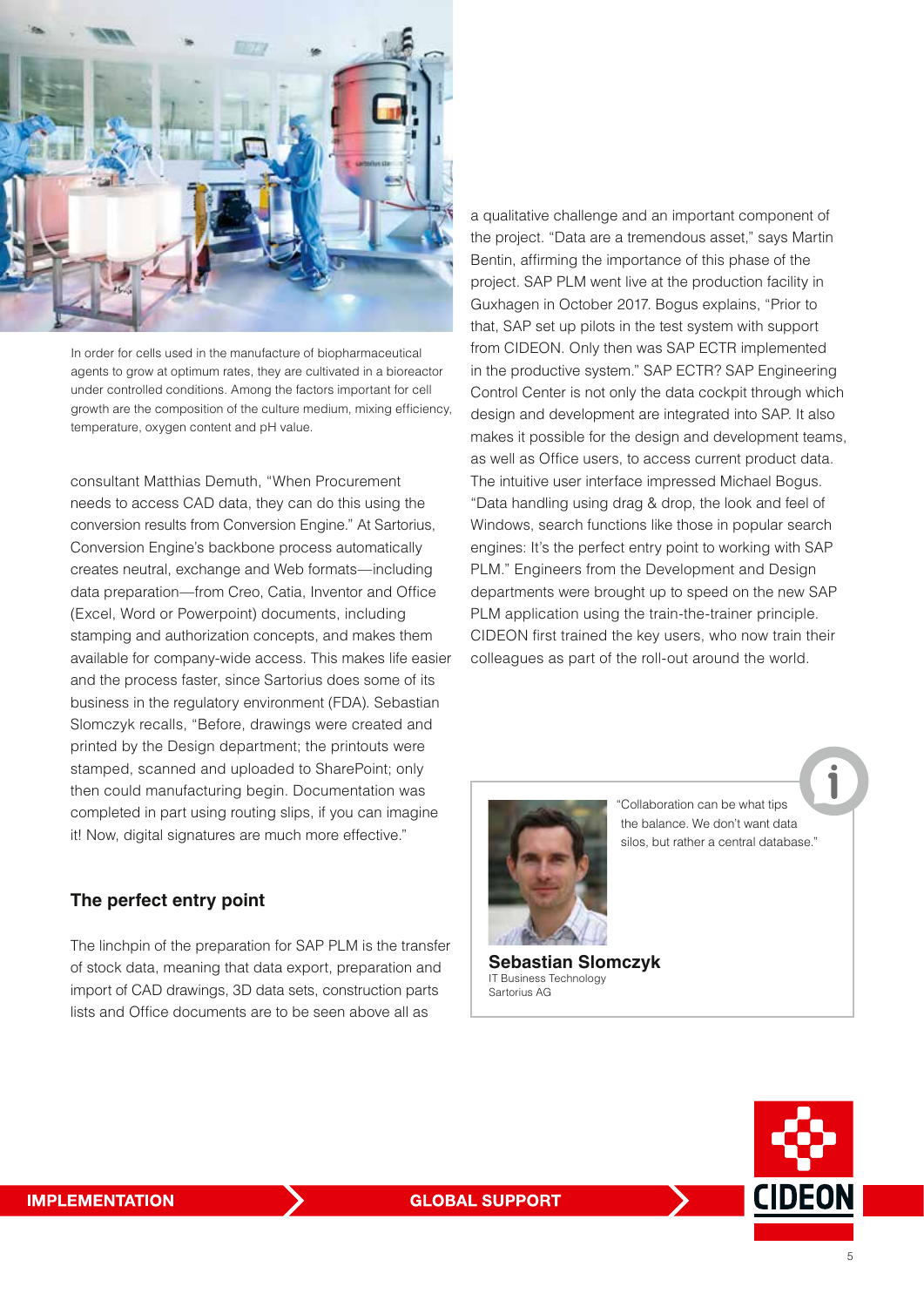

Look and feel of Windows—for designers, the highlight of working in SAP: Shown here, for instance, is the depiction of an Inventor assembly in the integrated 3D viewer of the SAP ECTR user interface.

#### **Added value for Sartorius**

- **Exercise** Seamless management of product lifecycles
- **Consistent product structures with integrated** transfer of parts lists to all processes, including design, project planning, manufacturing and maintenance
- Cooperation among all departments in the company, and collaboration with suppliers in a uniform, shared database
- Reduced operating costs resulting from IT consolidation
- Creation of added value through data mining
- Reduced complexity with strong growth and increased data traffic
- Compressed project schedules as a result of automatic instead of manual data preparation
- Satisfied designers owing to simple, intuitive data management with a modern user interface

#### **Tipping the balance**

One immediate benefit of the SAP PLM solution is that manufacturing parts lists are generated automatically and in compliance with processes; these parts lists then appear as unambiguous data for supplier requests or manufacturing orders. "Parts lists were and are of course a huge topic," confirms Sebastian Slomczyk. "Now, our engineers don't have to do anything by hand and no one has to give the lists a second thought." The same goes for the traceability of approval and change processes. Collaboration scenarios "among suppliers, idea management and Research & Development are important" as well, says Slomczyk. "Collaboration can be what tips the balance. We don't want data silos, but rather a central database. We receive new data by the terabyte from R&D, acquisitions and customers' usability studies. We have to take advantage of these data, and we can only do that with a solid foundation on the system side. With SAP PLM, we are quite well positioned."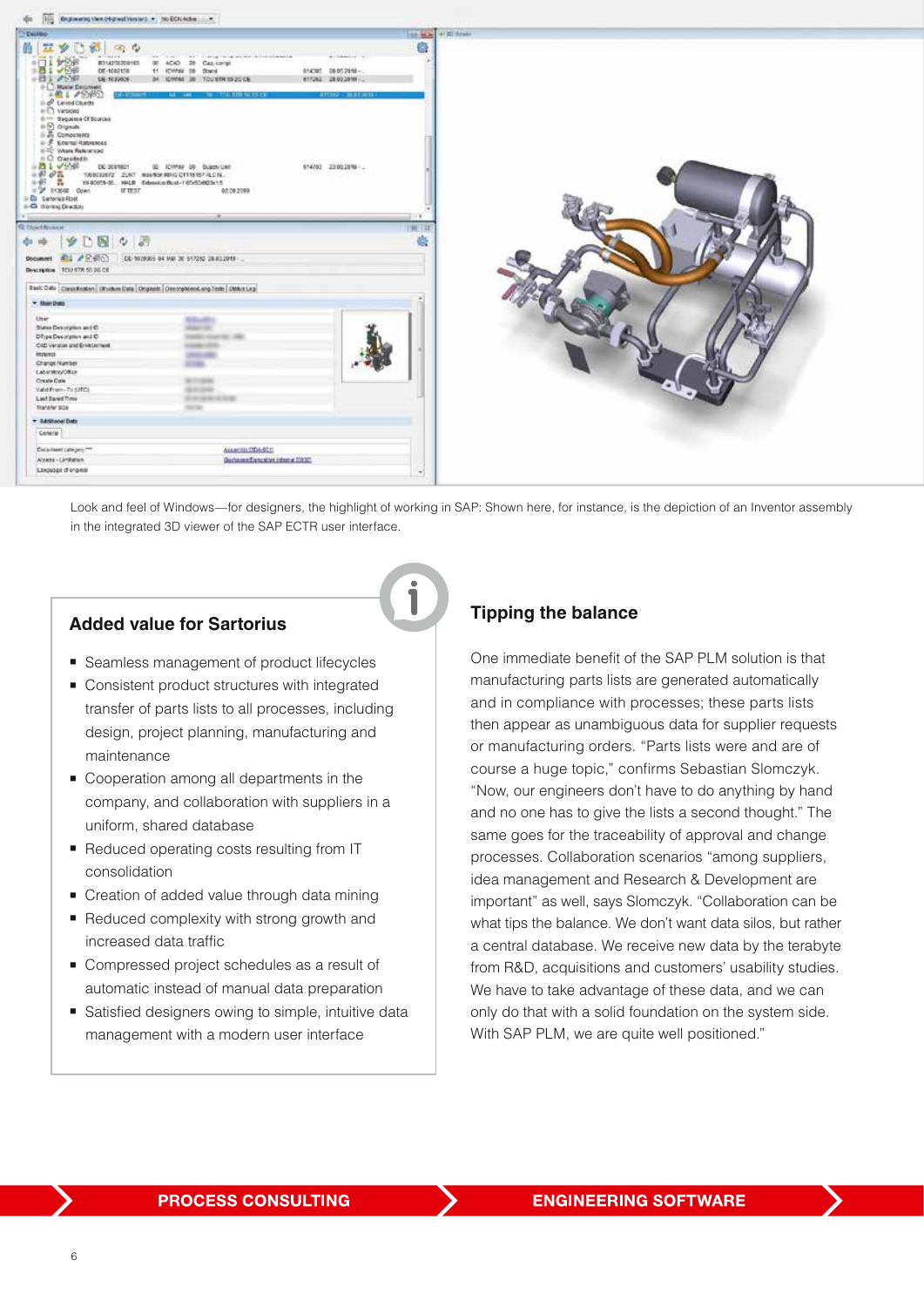#### **We can roll this out in good conscience**

Michael Bogus provides the mid-term report after a good year of working with SAP PLM: "The transition was relatively seamless. We have a year's worth of experience now, and it has been good. We wanted to implement SAP with as few customizations as possible, and therefore it is a very stable, robust solution that we can roll out in good conscience." CIDEON's expertise continues to be in demand at Sartorius, be it in the form of CIDEON Customer Care services to support and optimize ongoing operations, or system migration at additional Sartorius locations. For instance, in Royston near Cambridge (UK), with the replacement of the ERP, migration of the database from Vault to SAP PLM, and the introduction of SAP ECTR and CIDEON Conversion Engine. Not the least of CIDEON's functions is to build a bridge to Eplan Electric P8 as part of the SAP ECTR integration, which will allow mechatronic workflows at Sartorius to gain momentum.



Samples are taken regularly during cell cultivation in order to monitor growth and establish cell density. This allows laboratory personnel to determine the optimum harvesting time.



"Data handling using drag & drop, the look and feel of Windows, search functions like those in popular search engines: SAP Engineering Control Center is the perfect entry point to working with SAP PLM."

**Michael Bogus** Product Lifecycle Management Sartorius Corporate Administration GmbH



CIDEON provides consulting and support to businesses on implementing innovation and optimizing engineering processes to improve performance, customer benefits and business value. CIDEON is an Autodesk Platinum Partner in the German-speaking region, a partner to PROCAD, a Platinum Build Partner to SAP SE and a software partner to Dassault Systèmes. It employs around 300 people at 15 locations in the DACH region. CIDEON is part of the Friedhelm Loh Group.